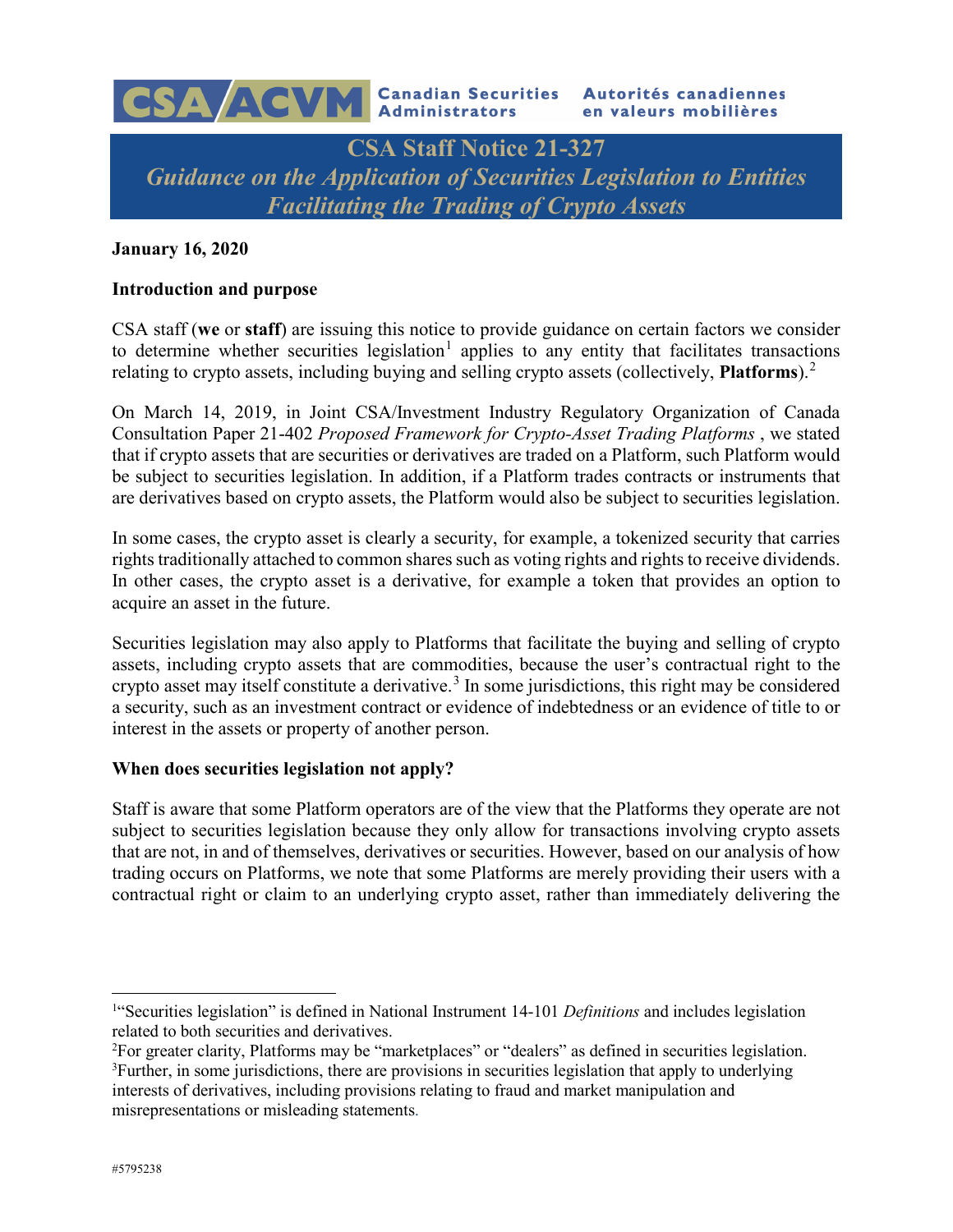crypto asset to its users. In such cases, after considering all of the facts and circumstances, we have concluded that these Platforms are generally subject to securities legislation.[4](#page-1-0)

Platforms would not generally be subject to securities legislation if each of the following apply:

- the underlying crypto asset itself is not a security or derivative; and
- the contract or instrument for the purchase, sale or delivery of a crypto asset
	- o results in an obligation to make immediate delivery of the crypto asset, and
	- o is settled by the immediate delivery of the crypto asset to the Platform's user according to the Platform's typical commercial practice.<sup>[5](#page-1-1)</sup>

### **Immediate delivery of a crypto asset**

There is no bright-line test as to whether a contract or instrument results in an obligation, and reflects an intention, to make and take immediate delivery of a crypto asset. However, a transaction involving a crypto asset may be subject to securities legislation if the transaction does not result in an obligation to make and take delivery of the crypto asset referred to in the transaction immediately following the transaction.

Staff will consider the terms of the contractual arrangements governing the relationship between the Platform and the user, including whether the contract or instrument creates an obligation to make immediate delivery of the crypto asset. As part of this analysis, we will consider whether the Platform and the user intend, at the time the contract or instrument is entered into, to make and take delivery of the crypto asset on which the contract or instrument is based.

We generally will consider that there will be an obligation to immediately deliver if the contract or instrument creates an obligation on the Platform to immediately transfer ownership, possession and control to the Platform's user and as a result there is delivery to the user (as described below).

The obligation and intention of the parties must be determined by considering all the terms of the relevant contract or instrument, including written and unwritten terms, as well as the surrounding facts and circumstances, including whether the typical commercial practice is to make delivery under the contract or instrument. For example, a contract or instrument would be considered a derivative or a security even though the written contract referenced an obligation to make immediate delivery, if it was not the typical commercial practice to deliver in accordance with that obligation.

<span id="page-1-0"></span> $\frac{1}{4}$ Platforms subject to securities legislation must determine which regulatory requirements are applicable in their situation. For example, unless a product is specifically excluded, derivatives trade reporting requirements will apply to Platforms facilitating transactions in derivatives.

<span id="page-1-1"></span><sup>&</sup>lt;sup>5</sup>Generally delivery will occur in a Platform's typical commercial practice if delivery occurs in each instance under the contract or instrument, except where an event outside the reasonable control of the Platform prevents the delivery.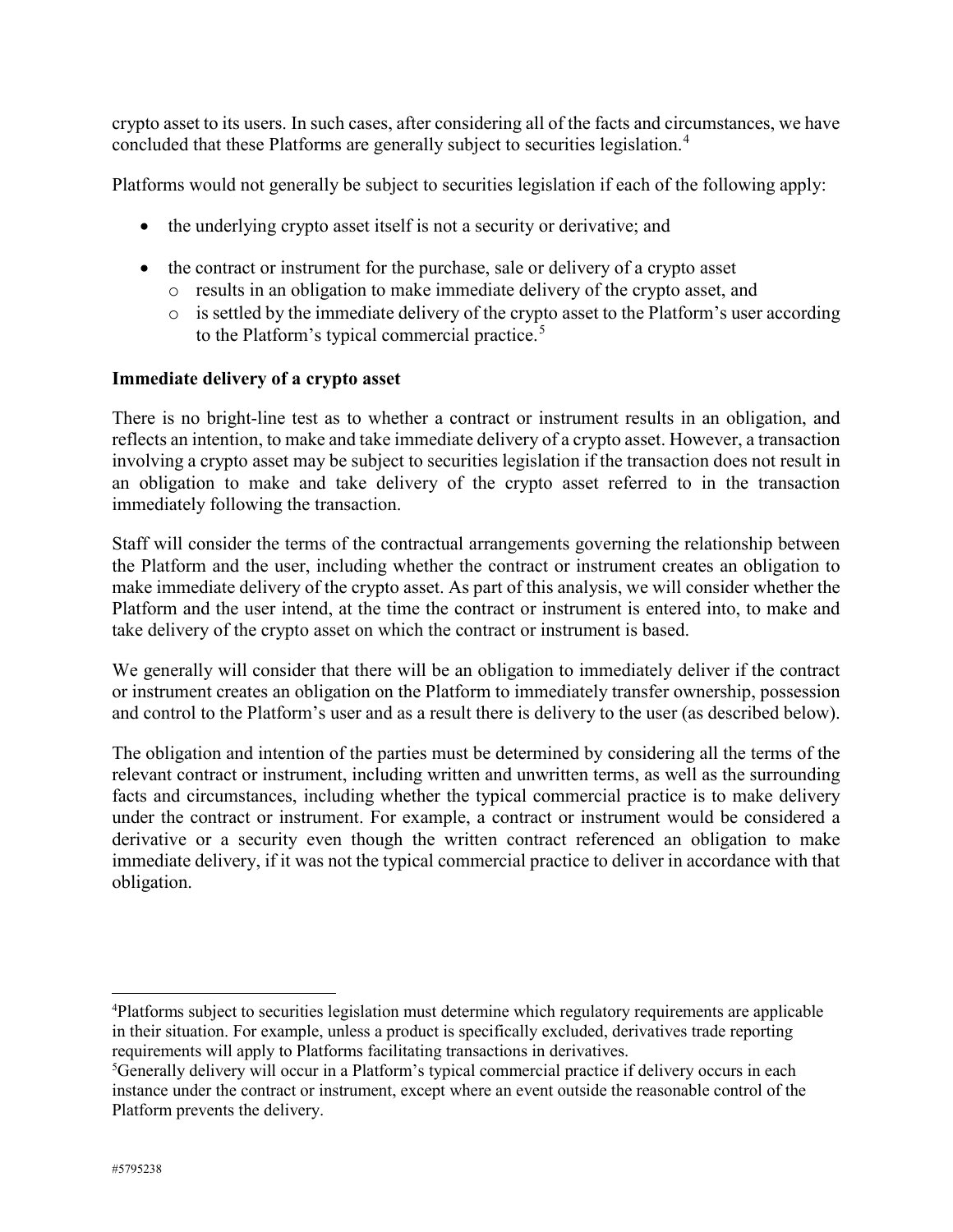# **When has a crypto asset been immediately delivered?**

Whether a crypto asset has been immediately delivered to a Platform's user is an important component in evaluating whether, and the extent to which, the transaction and the Platform are subject to securities legislation.

The determination as to whether and when delivery has occurred is fact specific and will depend on the economic realities of the relationship as a whole, including evidence relating to the intention of the parties to the contract or instrument, with a focus on substance over form.

We generally will consider immediate delivery to have occurred if:

- the Platform immediately transfers ownership, possession and control of the crypto asset to the Platform's user, and as a result the user is free to use, or otherwise deal with, the crypto asset without
	- o further involvement with, or reliance on the Platform or its affiliates, and
	- $\circ$  the Platform or any affiliate retaining any security interest<sup>[6](#page-2-0)</sup> or any other legal right to the crypto asset; and
- following the immediate delivery of the crypto asset, the Platform's user is not exposed to insolvency risk (credit risk), fraud risk, performance risk or proficiency risk on the part of the Platform.

# **Example of situation where securities legislation does not apply**

As an example, we would consider that there is an obligation to deliver the crypto asset from the Platform to the user, immediate delivery occurs and therefore securities legislation does not apply if each of the following criteria apply:

- a Platform offers services for users to buy or sell bitcoin and does not offer margin or leveraged trading;
- users send money to the Platform to purchase bitcoin at a given price;
- the terms of the transaction require that the entire quantity of bitcoin purchased from the Platform or counterparty seller be immediately transferred to a wallet that is in the sole control of the user, and the transfer is immediately reflected on the Bitcoin blockchain;
- there is no agreement, arrangement or understanding between the parties that would allow the transaction to be settled other than by immediate transfer of bitcoin;
- the Platform's typical commercial practice is to make immediate delivery in accordance with the terms of the transaction, and for the Platform or its affiliates not to have ownership, possession or control of the user's bitcoin at any point following the transaction;

<span id="page-2-0"></span> <sup>6</sup> <sup>6</sup>A security interest may arise due to a number of circumstances, including the use of margin, leverage or financing used to make the purchase.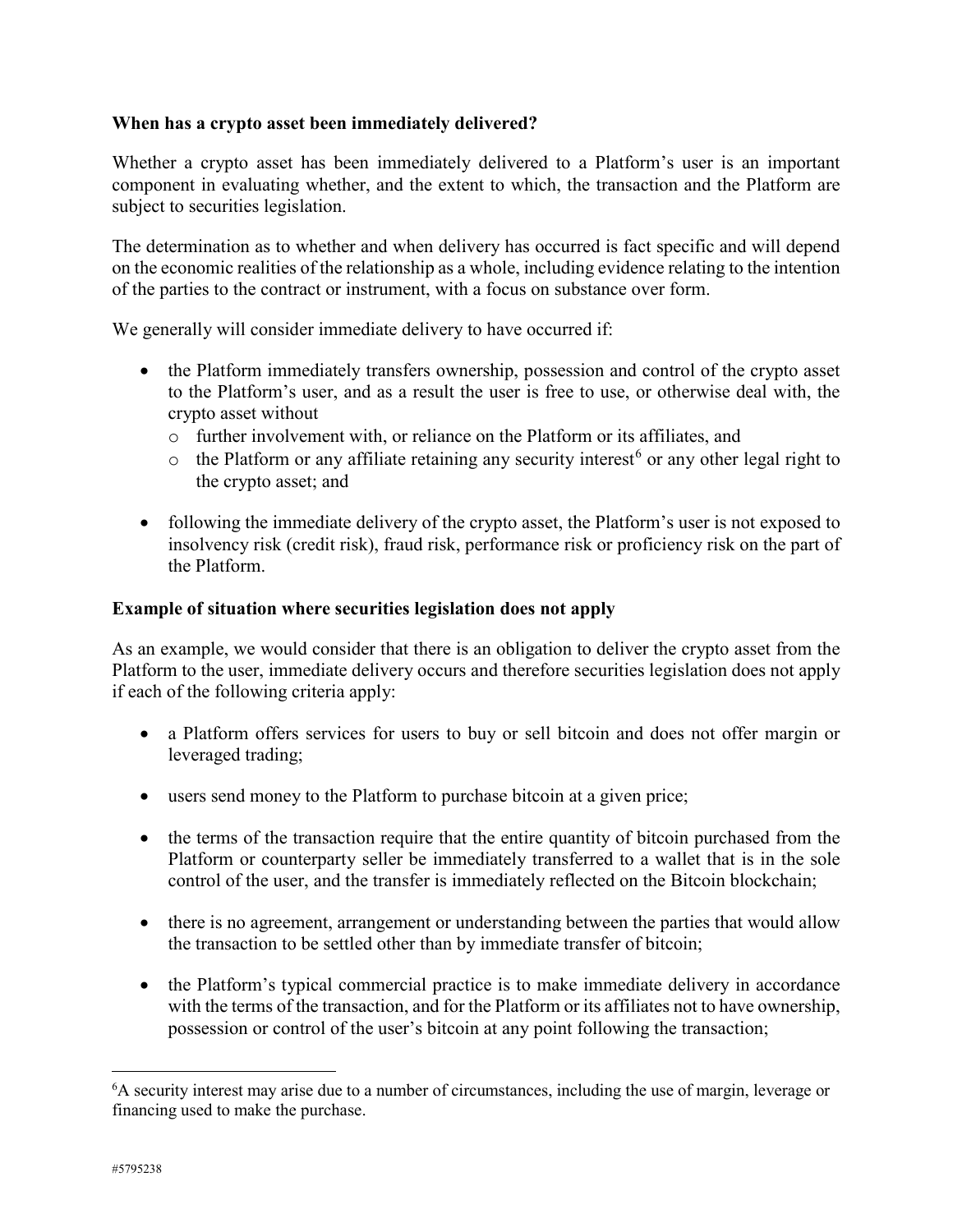- the sale or purchase of bitcoin is not merely evidenced by an internal ledger or book entry that debits the seller's account with the Platform and credits the crypto assets to the user's account with the Platform, but rather, there is a transfer of the bitcoin to the user's wallet; and
- the Platform or counterparty seller retains no ownership, possession or control over the transferred bitcoin.

# **Example of situation where securities legislation does apply**

We note that some Platforms purport to provide users with an opportunity to transact in crypto assets, including an opportunity to buy and sell crypto assets, but that, for several reasons, they retain ownership, control and possession of the crypto assets. They only require the users to transfer ownership, control and possession from the Platform's address to the user-controlled address upon the user's later request.

In these circumstances, there is no obligation to immediately deliver the crypto assets. Potentially, there will be ongoing reliance and dependence of the user on the Platform until the transfer to a user-controlled wallet is made. Until then, the user would not have ownership, possession and control of the crypto assets without reliance on the Platform. The user would be subject to ongoing exposure to insolvency risk (credit risk), fraud risk, performance risk and proficiency risk on the part of Platform.

For example, if the terms and conditions of a contract or instrument transacted on a Platform only require the Platform to transfer crypto assets to the user-controlled wallet on request (with the transaction simply recorded on the books of the Platform to evidence the purchase and the user's entitlement to receive the crypto asset on demand), the contract or instrument described above would be subject to securities legislation because:

- the contract or instrument does not create an obligation to make immediate delivery of the crypto assets to the user, and
- the typical commercial practice of the Platform is not to deliver, since users that do not make a request to transfer crypto assets do not receive full ownership, possession and control over the crypto assets that they transacted in.

In our view, a mere book entry does not constitute delivery, because of the ongoing reliance and dependence of the user on the Platform in order to eventually receive the crypto asset when requested.

### **Complying with securities legislation**

We encourage Platforms to consult with their legal counsel on the application of securities legislation and to contact their local securities regulatory authority to discuss whether securities legislation applies to their activities and, if so, the appropriate steps to comply with the requirements. We also remind Platforms operating from outside Canada who have Canadian users to consider the requirements under Canadian securities legislation. CSA members intend to take